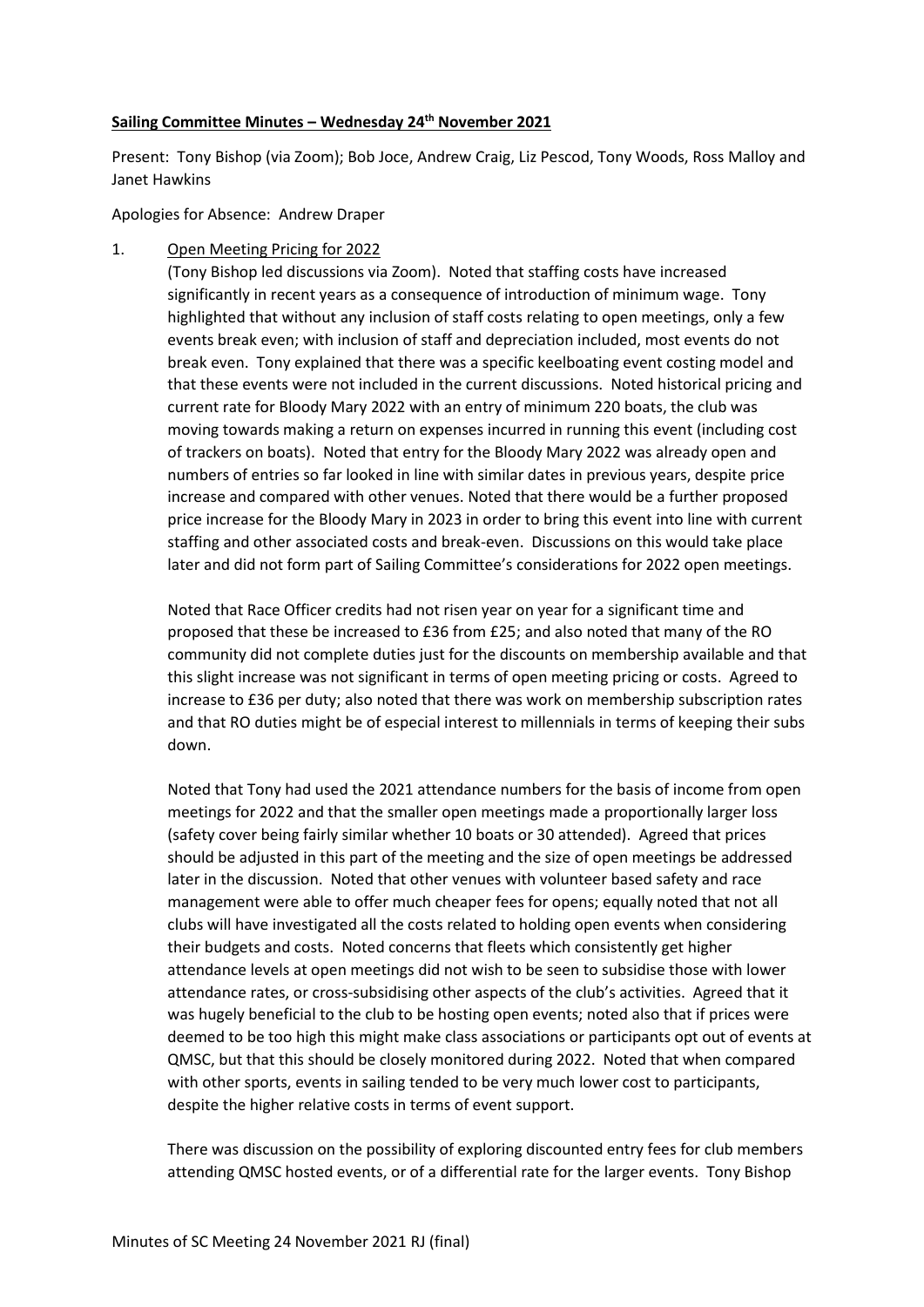indicated that even with the costs at 2.7% of the annual staffing bill and 10% depreciation costs, these figures did not fully represent actual costs incurred by the club in running events. Agreed that if there was strong negative feedback from the market a discounted rate could be considered if class associations were prepared to underwrite any shortfall if numbers less than 60. Noted that there were already some events where class associations underwrite some events. Agreed that number of QMSC entries per open would be closely monitored for 2022 to analyse proportion of members/non-members attending events.

**Agreed**: one price for all entries, no discounted rates; to monitor club members' entries to all QMSC opens; pricing stated here would be used for 2022 events; this decision was taken in conjunction with the updating of the open meeting policy in order to reduce the cost impact to the club of holding open meetings.

### **Pricing for 2022 Open Meetings held at QMSC**:

| Single-hander one day event: | £35.00 |
|------------------------------|--------|
| Double-hander one day event: | £45.00 |
| Single-hander two day event: | £60.00 |
| Double-hander two day event: | £80.00 |

## 2. Review of Open Meeting Policy for 2022

Agreed the aims of the policy in terms of events to be hosted should be aspirational and that entries currently were closer to half of these stated aims in most cases. Agreed that the number of major events was more likely to be 2 than 3 in any year; amend the statement to Up to three major Events to reflect this.

Noted the use of the East Side for club racing restricted to 4 days per year was much more achievable now that the reduction of the bund had improved the space usable and available for open meetings; which had become very evident with busy weekend activities, which now included more keelboat racing and Saturday Rookie racing too, during 2021.

Agreed that SC should agree a minimum size regarded as viable for open meetings and that this should be stated in the open meeting policy and shared with those seeking to run open meetings at QMSC. Noted that even with the slight difference in ratio between youth and adult events in terms of safety cover, it was the club's policy to allocate 2 safety boat teams at least to any open meeting. Agreed: the minimum number for an open meeting to be deemed viable should be set at 25 boats.

Action: RJ/JPH to review and update the policy and circulate to SC; add information to website and communicate the minimum numbers to those requesting open meetings at QMSC. Tony Bishop be asked to re-work the numbers as an indication of financial situation for both single- and double-handed events with entry of 25 boats; JPH to share this information with SC.

### 3. Matters Arising

3.1 *P Course Geometry*: Agreed that the P Course should remain in the programme for Wednesday Evening Series in 2022. Noted that there had been a few comments about the angles, particularly that reaches could be quite tight. Agreed that the current aims for geometry would stand and that 60° angles should be avoided. Bob Joce agreed to produce new scale diagrams for the course indicating wider angles of the range quoted  $-70^{\circ}$ , 40°, 70°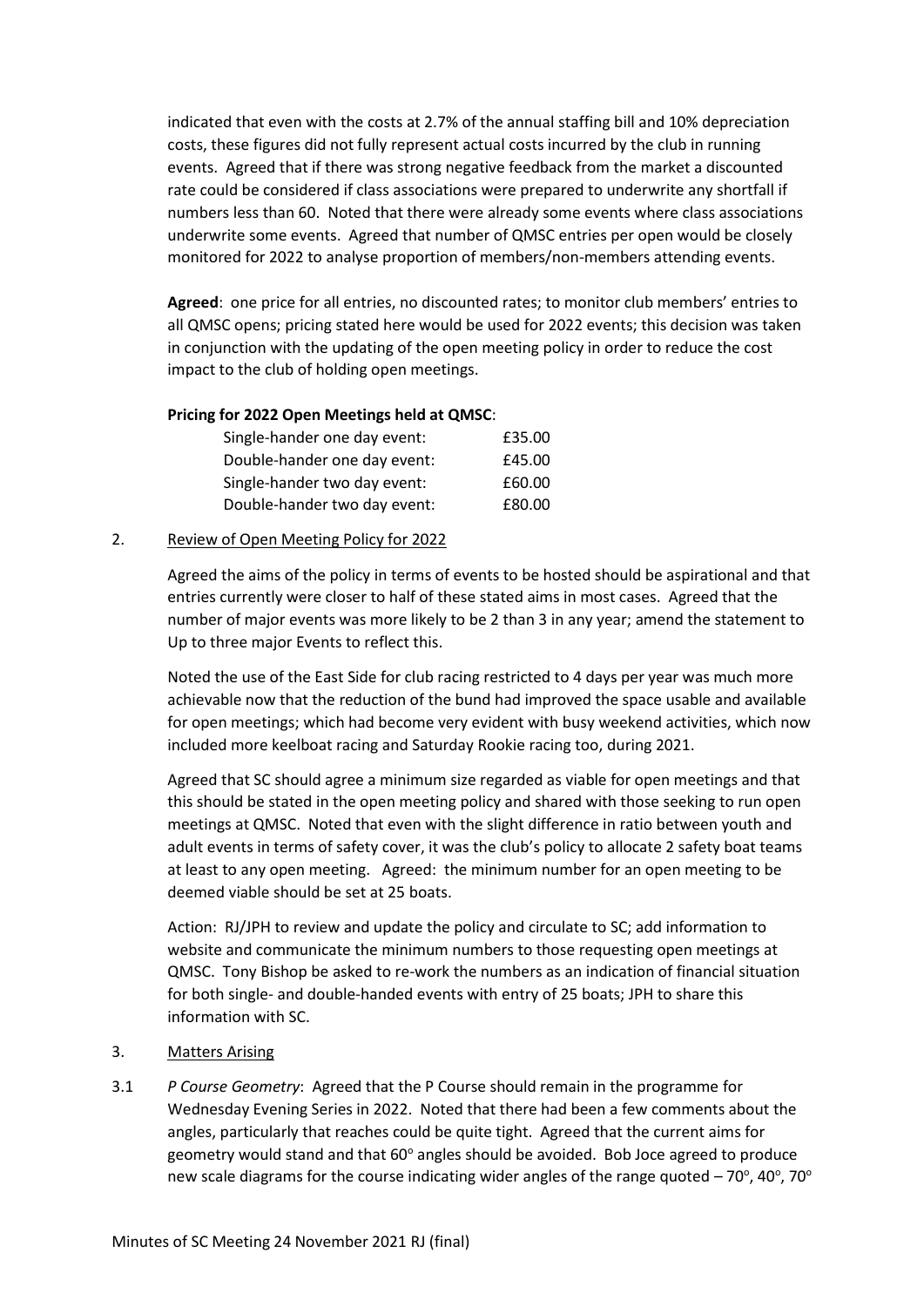for the triangular part of the course. Noted, however, that the actual course geometry did depend on the wind direction and shifts during the set up. Easterly winds tended to lead to shorter reaches.

## 4. Race Officer Update / Active Involvement of new ROs

Noted that all remaining duties for 2021 were now covered. Noted that there were a considerable number of 'dormant' ROs/AROs and that it was important to keep encouraging both these and especially the new ROs. Noted that the calendar for club racing for 2022 was now ready and JPH to put all dates onto DutyMan (with 3<sup>rd</sup> person place on each duty). Noted that the last RO update had been a while ago and to consider whether there were any further updates or changes that needed to be communicated to the RO Team. LP/JPH to action if necessary.

September 2021's RO training course, in new format, with 2 online sessions had proven both popular and productive, with many of those newly trained first taking part in Rookie Racing and then moving into the club Sunday racing roles as  $3<sup>rd</sup>$  person. Agreed that Rookie Racing RO duties to be included in the club's routine RO duties and to count towards discounts. To be added to DutyMan for 2022, once dates confirmed (AC/JPH)

Agreed that newly trained ROs to continue to be encouraged to sign up for  $3<sup>rd</sup>$  place duties early 2022. JPH to liaise with them.

## 5. August Series format / Club Racing Calendar 2022

Noted that the dates for 2022 Racing Series were now finalised with 4 week August series included. Noted the ideas for the August series included one pusuit race, one week of sprints, one Wednesday style (2 races) and one standard Sunday-style event. These ideas to be discussed and format and sequence to be finalised, once fleet captains have been contacted.

Noted that Fleet Captains would be contacted with the 2022 calendar to choose their series dates for 2022 (action: JPH)

### 6. RS200 Handicap Feedback

Noted that the RS200 handicap had been changed as part of the autumn 2021 review of handicaps. The rationale behind this was comparison over 5 years of data from 3 big sailing clubs. Noted that any decision to change a handicap is not based solely on the performance of individuals within QMSC racing. Agreed that any such decisions in future would be communicated directly to fleets after consideration by the handicap committee – due to timing constraints this year, the process had not happened. Agreed that the process and reasons for change, not just changes would be shared in future.

## 7. RS400s Fleet and Separate Results

Noted that SC had agreed to reinstate separate results for the RS400 fleet after pressure to do so and under the proviso that this would be reconsidered if numbers of RS400s racing met a 5-boats average per week attendance. After reviewing the year's racing, it was concluded that this target had not been met and that for the Frostbite 2021/22 series onwards, results would be tabled for the Fast Windward / Leeward Fleet incorporating the RS400s rather than separating RS400s out. This decision needed to be communicated to the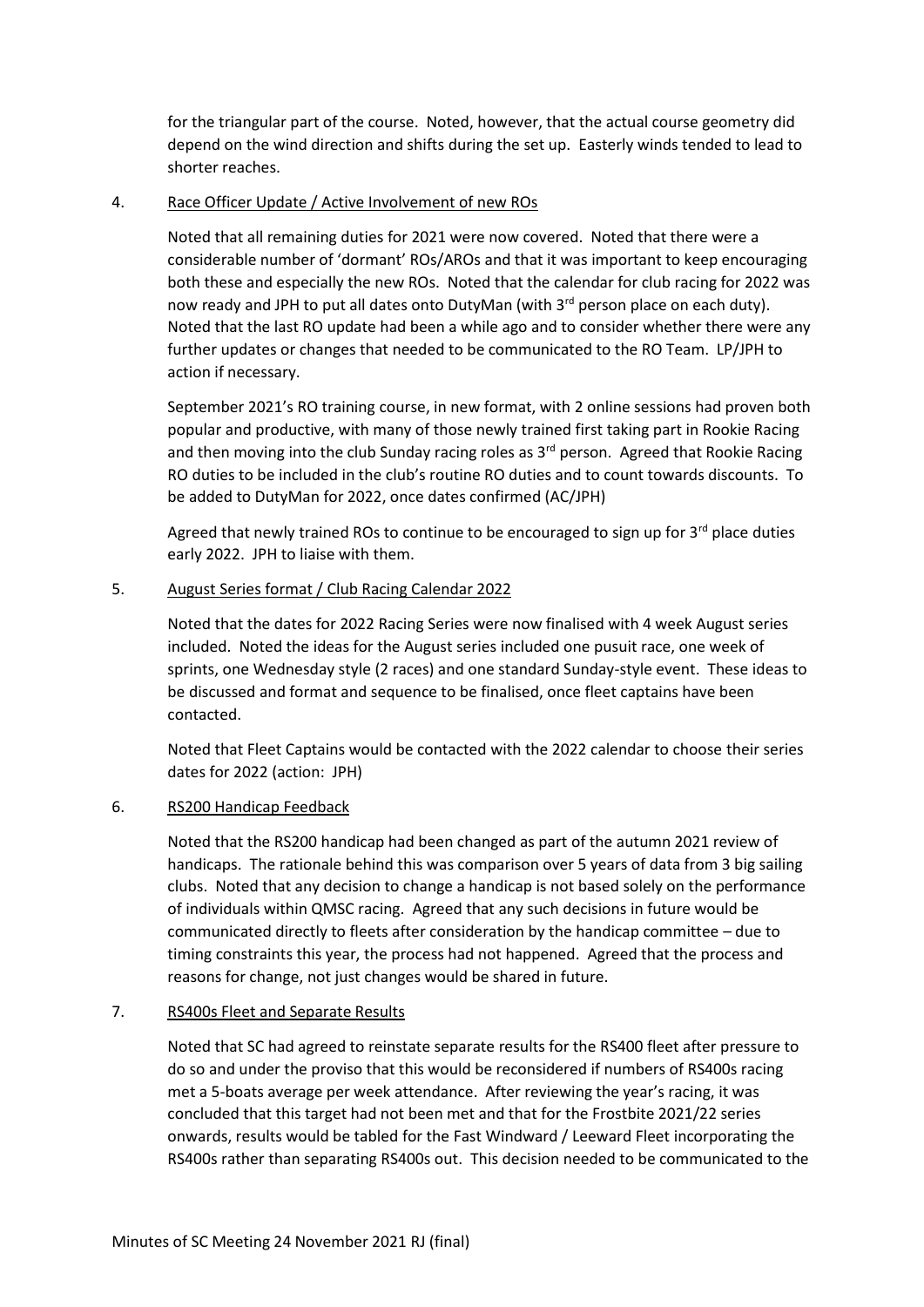fleet and Liz agreed to do so. Review of the NOR and SIs was also required to reflect this change. (action: LP/JPH)

### 8. Encouragement of Fleet Captains and Active Support for Fleets

Noted that there was considerable experience within the club of good fleet encouragement and activity; noted that where a fleet captain was particularly proactive, the fleet activity could be seen to prosper as a direct consequence. Noted that Angus Davies was very enthusiastic to take on the role for the Aero fleet and keen to share ideas and learn from other fleet captains.

Agreed: that the club should host a meeting of fleet captains, considering ideas and areas for discussion, followed by a meal to thank fleet captains for their efforts. It was hoped to organise this for February, off-site.

# 9. Parking on the Upper Level during racing

Noted that the club's position had been to be lenient during Covid-times when limited access to the clubhouse and changing facilities was possible; but that now the clubhouse was fully open again, there was no justification for people parking on the upper level. Noted that parking was also an issue with visiting day sailors and windsurfers as well as windsurfing members. Noted that a concerted effort to remind people, before enforcing sanctions that are included in club racing documents and bye-laws was a good first step.

Agreed: if possible, staff team to try and speak to people before going out on the water (noted that this would be easier to do once the wet team were at full strength and could deploy one person as 'beachmaster'); but if not possible before the start of sailing/racing, then noting registrations, putting a polite reminder notice on windscreens, moving from reminder to subsequent notice of future disqualifications should follow swiftly on from a polite reminder in the form of a whole-club newsletter. If chasing people down on the day was an issue, then the QM Team could call on Council members to support doing this. (RM/JPH/AC to liaise over timing of start for this.)

## 10. Alteration to Wednesday Evening Series Racing, 2022

Noted, the request from ILCA fleet to have a separate start for the Wednesday Evening Series, has been previously agreed by SC on trial basis for 2022. Initial plans assume a six minute start sequence with ILCA starting at 3 and the remainder starting at 0. U flag would be used to minimise the risk of recalls. Finishing procedure would unchanged all boats being timed and Sailwave automatically adding 3 minutes to the ILCA times. Advantages are considered to be increased ILCA participation, shorter start lines, reduced interference of differing fleets at the start. Further review is needed prior to development of NORs and SIS. Noted that some concerns about the change had been expressed already by other fleets and that SC needed to manage expectations and explain how this might work very carefully to avoid any misunderstanding.

Agreed that SC would come up with a plan, discuss with fleet captains at the meeting in February and prepare and communicate this to racers.

### 11. Date of the Next Meeting

To be held (hopefully in person) on Wednesday 23<sup>rd</sup> February 2022.